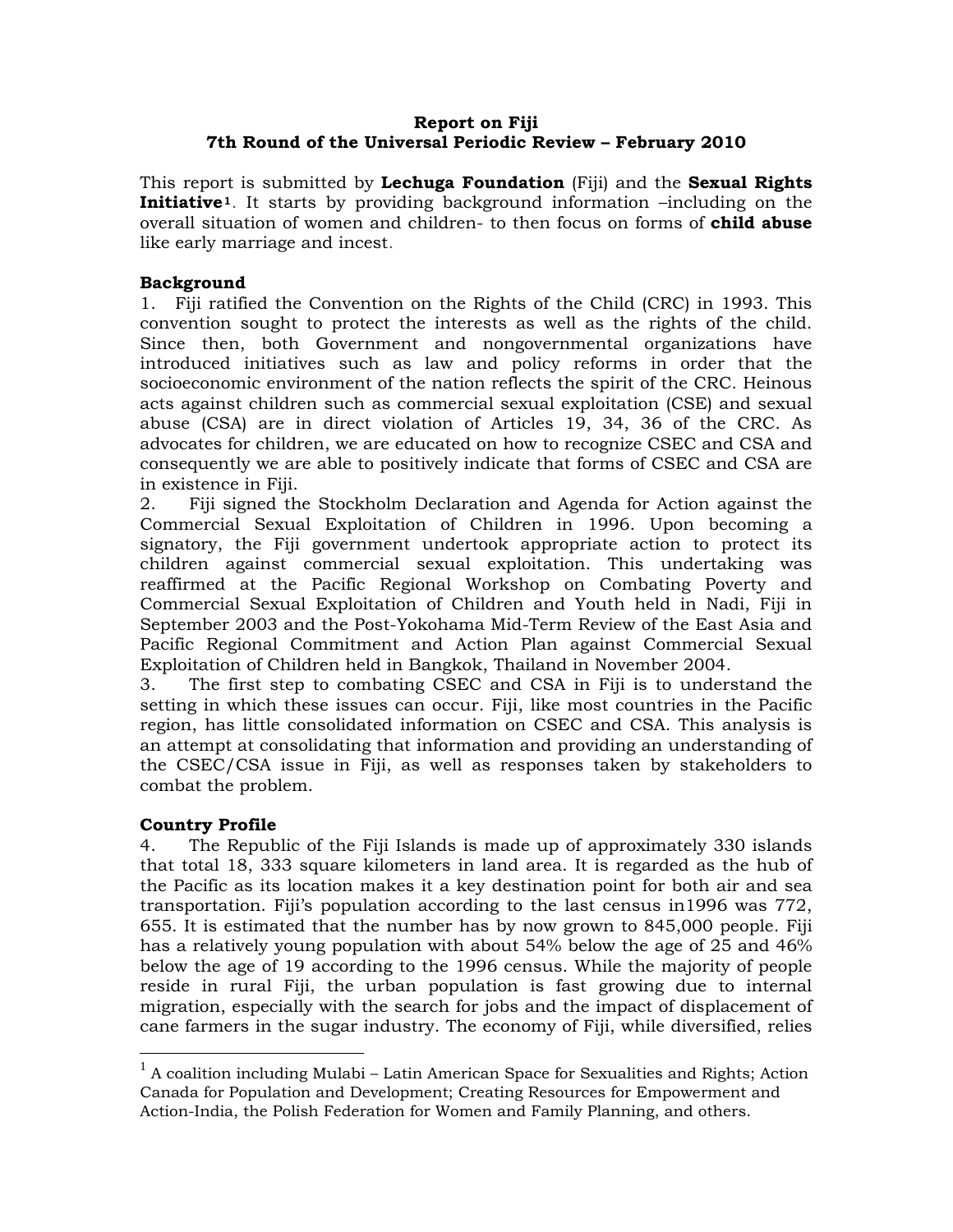heavily on tourism as its main earner of foreign exchange. Politically, Fiji has a democratically elected government. However tensions remain between various political parties particularly over the 2000 coup.

5. Ethnicity remains a dominant factor in the country and affects the country's politics, economy and society. Fiji's population is a multi-cultural, multiracial mix, with indigenous Fijians comprising 51%, Indo –Fijians (descendents of Indians from the Indian subcontinent) approximately 44%, and Asians, Caucasians, and other Pacific Islanders making up the rest. The ethnic division is illustrated by the contrast between the private and public sectors; Indo-Fijian families largely control most private businesses, while indigenous Fijians largely head government ministries and the armed forces.

6. Tension between ethnic Fijians and Indo-Fijians has been a longstanding problem. The stated purpose of past military and civilian coups was to ensure the political supremacy of indigenous Fijians and to protect their traditional way of life and communal control of land. Control of the land remains a highly sensitive issue. Ethnic Fijians communally hold over 80% of land, the government holds another 8%, and the remaining land is free of hold. Indigenous Fijians' traditional beliefs, cultural values, and self-identity are tied to the land. A number of agricultural landlord (indigenous Fijians) and tenant (Indo-Fijian farmers) agreement leases have expired, and many more continue to expire. The uncertainty over future land tenure arrangements is a significant cause of tension between the indigenous Fijian and Indo-Fijian communities.

7. Fiji's religious diversity includes all the major religions of the world, in particular Christianity, Islam, and Hinduism. The predominant religion is Christianity, which exists through many denominations. The official language of Fiji is English, a remnant of her colonial past, although Hindi, Fijian and Urdu are also taught in schools.

# **The situation of women**

8. Women in both the indigenous Fijian and Indo-Fijian communities have functioned primarily in traditional roles. Men head most households in Fiji, but poor households have a higher proportion of women as their heads than any other income groups.

9. There is a clear link between economic need and sex work. Women sex workers are often pressured into this work by lack of money caused by unemployment, divorce, desertion, failure of men to pay child maintenance and lack of support from relations. Men are usually better educated, which gives them advantages over women. Indo-Fijian rural women are most disadvantaged by lack of education. Women are generally paid less than men, a discrepancy that is especially noticeable in the garment industry. Garment workers, most of whom are Indo-Fijian, ethnic Fijian, and Chinese females, receive wages that are considerable lower than in other sectors. Poverty has many consequences for women, including ill health.

10. Reliable estimates indicate that 10 percent of women have been abused in some way. However, following the political crisis in 2000 and the resulting sense of lawlessness and downturn in the economy, reports of domestic violence and police brutality against women increased. Suva, Ba, Labasa, Lautoka, and Nadi have women's crisis centers funded by foreign governments, which offer counseling and assistance to women in cases of domestic violence, rape, and other problems such as child-support.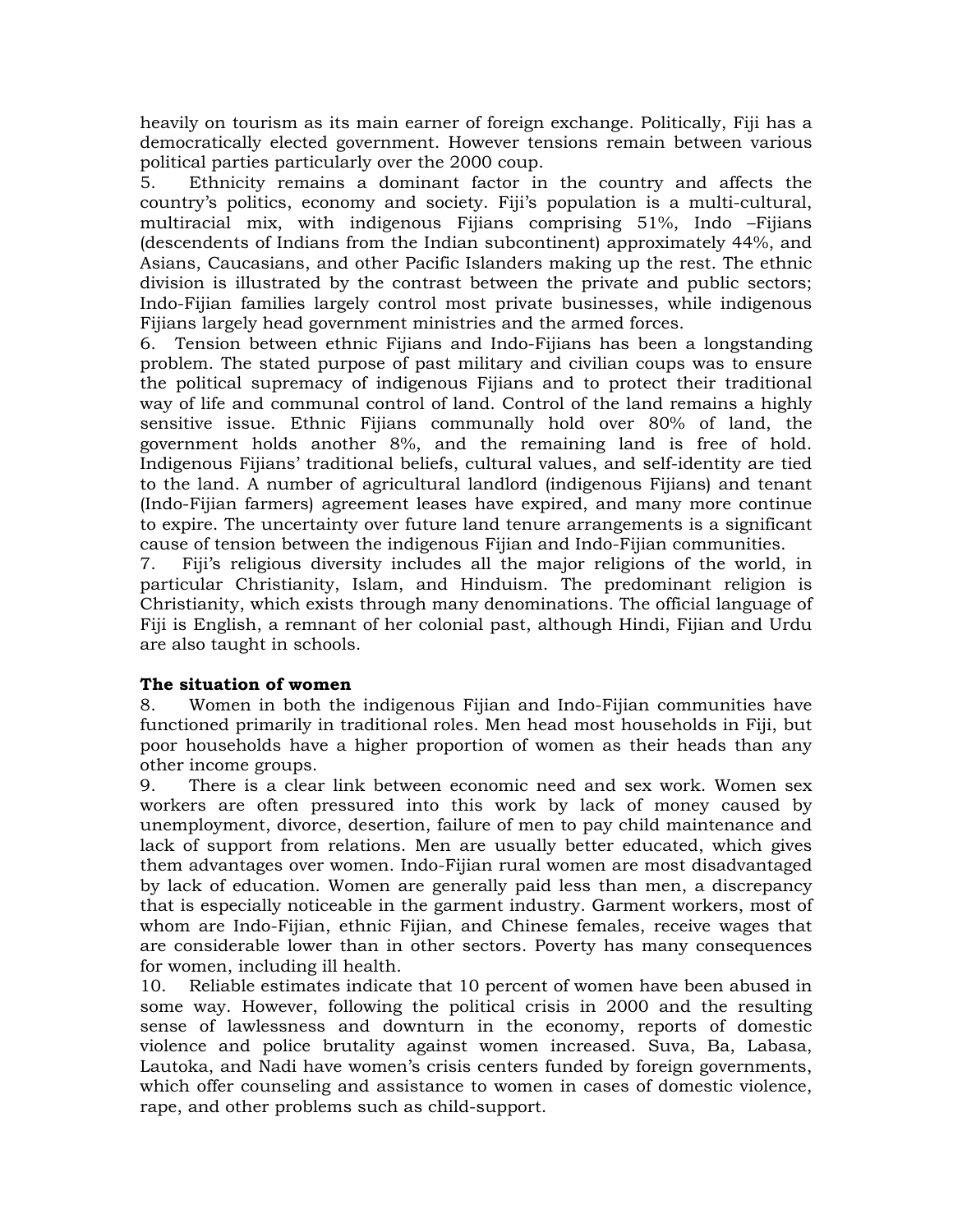# **The situation of children**

11. The link between poverty, poor living conditions, poor nutrition and illhealth is most evident in children primarily because of their vulnerability. Children in poor households must often go without many of the important things that they need like adequate housing and water supply. Poor water supply and inadequate sanitation causes many health problems. Although people do not have to pay tuition fees at primary school, the costs associated with uniforms, shoes, books, and transportation fees are obstacles to education for children. As a result up to 5 percent of children fail to enroll into Class One and enrollments slowly drop with each class as they go higher. Education is critical in getting better paid and secure employment. With these trends of child enrollments and drop outs, a lot of children will have few opportunities to get the better paying sort of jobs when they are adults. Children who drop out of school are rendered more vulnerable to illegal activities like child labor and CSEC.

12. People most at risk of poverty in Fiji are those with limited education, both adults and children. These groups of people get caught in a cycle of poverty, some children dropping out of school because of financial pressures. They then work to support their families either in menial jobs or fall prey to CSEC. Some children move to the streets. They are pushed away from their homes because their basic needs are not met. While the government has a Family Assistance Scheme it does not meet the needs of the majority of people. It caters only for the worst cases of destitution, and even then it is inadequate. Furthermore, it is based on families, thus street children are left out; their survival then becomes dependent on whatever skills they may possess including being involved in CSEC should the need arise.

13. Closely related to poverty is the lack of job opportunities in Fiji. It was stated that the biggest challenge for Fiji over the next decade would be the creation of employment. The most at risk will be those without access to land or educational qualifications. However, even those in school see unemployment as a problem, irrespective of ethnicity. Government efforts at creating employment have concentrated on largely urban-based industries such as garment factories. These however pay low wages and involve monotonous work that can be unappealing to young people while on the other hand, CSEC may involve higher incomes.

### **Early Marriage**

14. The culture of early and arranged marriages, particularly in the Indo-Fijian community, sets the platform for potential CSEC situations. The two main reasons for early marriages occurring are: the belief that the girl child is an economic burden, and the opportunity for a better life especially, if the groom is a foreigner.

15. Currently, the Marriages Act allows for girls aged between 16-21 years to get married with parental consent. The same act has provisions for boys aged between 18-21 years to get married with parental consent. There has been strong lobbying from concerned NGO's for the age of early marriage for girls with parental consent to be increased from 16 years to 18 years as failure to so may increase the vulnerability of young girls to exploitative situations such as sexual abuse and CSEC. Despite such lobbying, the Marriages Act with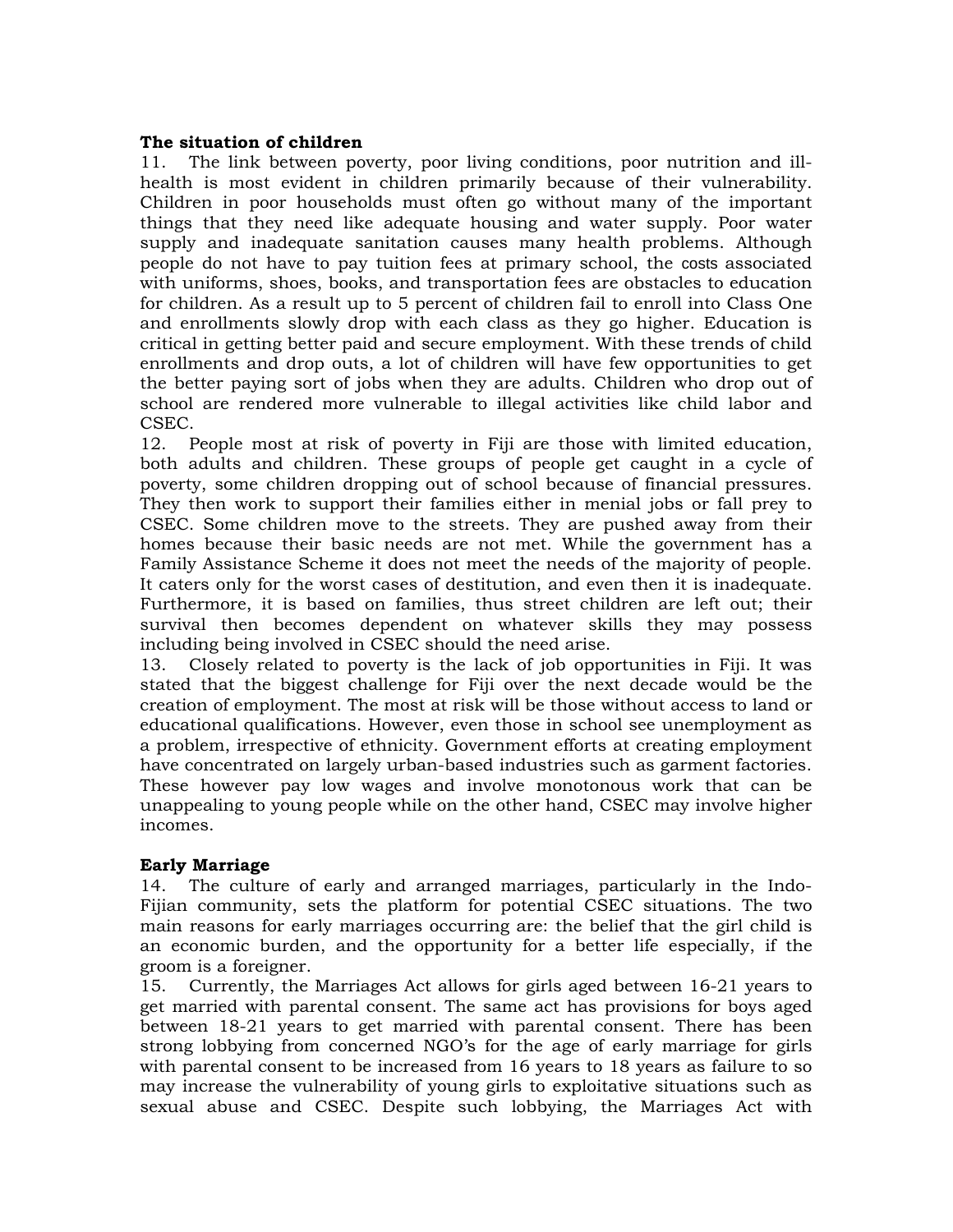reference to early marriages remains unchanged.

#### **Incest**

16. There have been far less cases of incest reported to the police than those of rape in the years 1999-2003. In those years, a total of 42 cases were reported, with 2003 having no recorded cases. Like in the case of rape, Fijian children between the ages of 14-16 years have reported the most cases, except in 2002 where 9 of the 15 cases were of children below 13 years. [i](#page-4-0)

### **17. Suggestions and recommendations**

The Government must:

On violence against women and on violence against children:

- $\Leftrightarrow$  Create, implement, and monitor a national action plan for prevention of violence against women and a similar one against violence against children.
- $\Leftrightarrow$  Define priorities for, and support research on, the causes, consequences, costs, and prevention of both kinds of violence.
- $\Leftrightarrow$  Promote primary prevention responses.
- $\leftrightarrow$  Strengthen responses for victims.<br>  $\leftrightarrow$  Integrate violence prevention into
- Integrate violence prevention into social and educational policies, and thereby promote gender and social equality.
- $\leftrightarrow$ Increase collaboration and exchange of information on violence prevention.
- $\leftrightarrow$  Prosecute all forms of sexual violence against children, including violence in schools.
- $\Leftrightarrow$  Ensure that all rape survivors have access to timely post-exposure HIV prophylaxis.
- $\leftrightarrow$  Investigate and prosecute crimes of sexual violence.
- $\Leftrightarrow$  Inform victims and their families about their rights and judicial proceedings, offer counseling to adult and child victims through trained staff, and avoid re-traumatizing or stigmatizing victims during the judicial process.
- $\Leftrightarrow$  Ensure that all victims whose cases are investigated or prosecuted receive adequate medical and psycho-social support.

On the rights of children:

- $\triangle$ Allocate education resources to ensure that underserved populations, including particularly vulnerable children, have equal access to education. This may entail building additional schools in these areas and allocating additional teachers and ensure that all schools are funded on a non-discriminatory basis, and where necessary, allocate additional resources to close existing gaps, including the physical condition of school buildings, additional educational facilities or equipment, and teacher training.
- $\Leftrightarrow$  Support programs that educate parents, teachers, and society at large about the harm of corporal punishment and about nonviolent methods